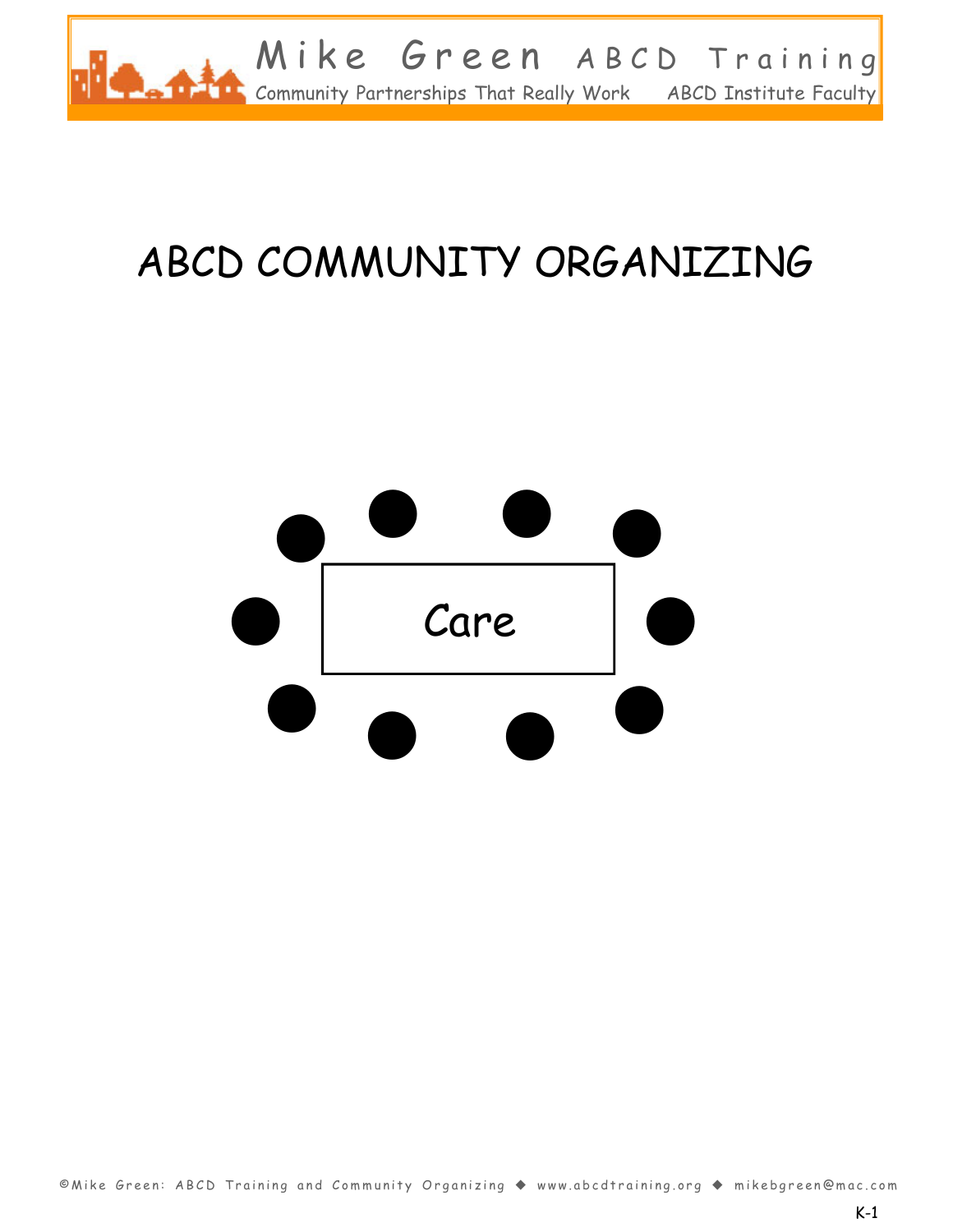

# ABCD COMMUNITY ORGANIZING

KEY ELEMENTS-

- 1) Owned and controlled by neighborhood people
- 2) Local people as "productive community members" is main outcome rather than local people "receiving services"
- 3) A community organization that can engage the wider community; an engine for "community member centered" community development
- 4) Leaders are organized who have a following (relationships of trust and influence) to form a leaders group to engage community through their relationships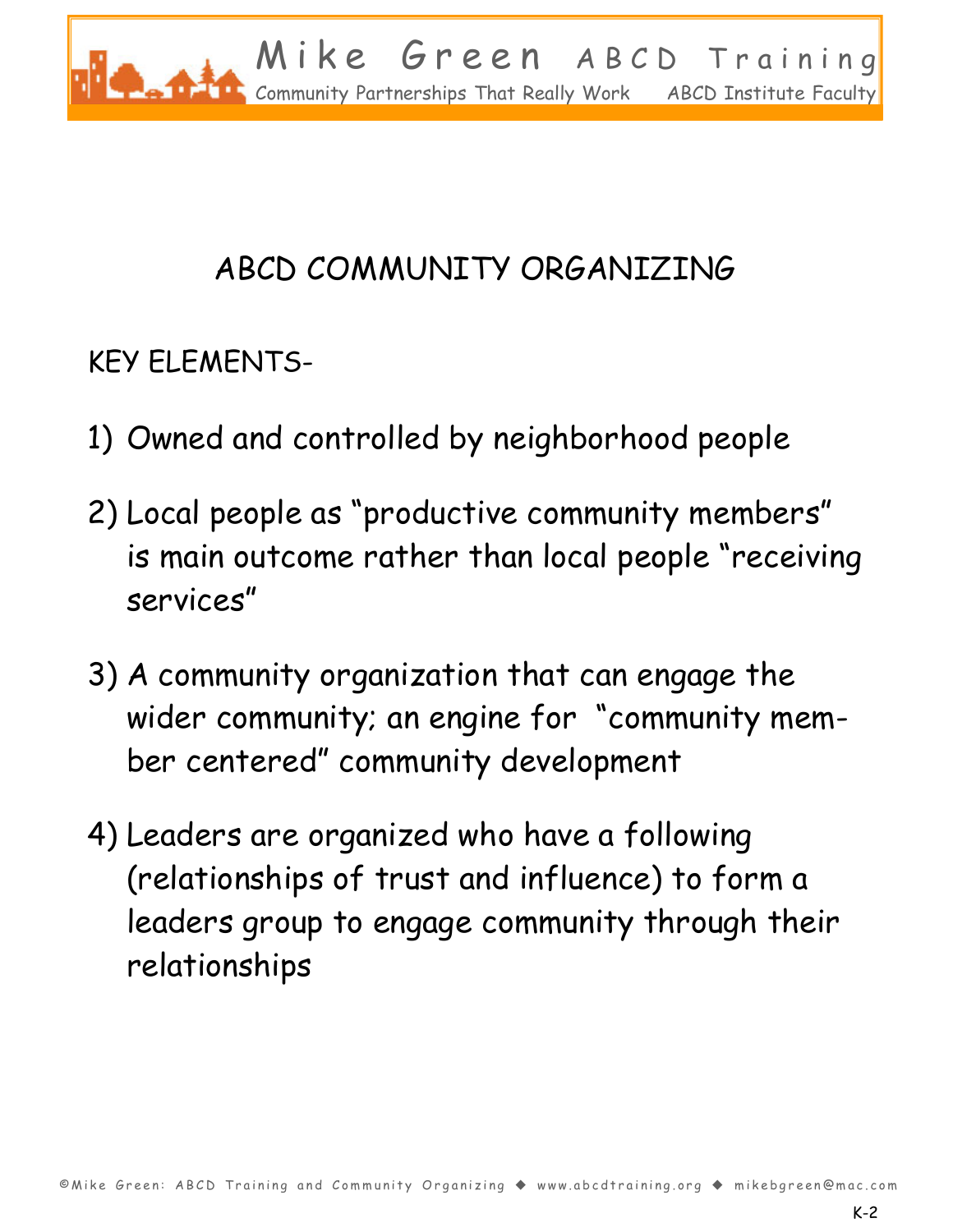

# ABCD COMMUNITY ORGANIZING

# GETTING STARTED

- 1) INITIATING GROUP-INSTITUTIONAL SUPPORT
- 2) HIRE ABCD COMMUNITY ORGANIZER
- 3) ONE TO ONE MEETINGS TO BUILD LEADERS GROUP OF WELL CONNECTED PEOPLE
- 4) COMMUNITY MEMBER CENTERED ORGANIZATION WITH STRONG LEADERS ENROLL MORE MEMBERS OF GROUP
- 5) ONE TO ONE MEETINGS TO FIND GOOD ISSUE
- 6) ISSUE LEADERS GROUP FORMS
- 7) INTO ACTION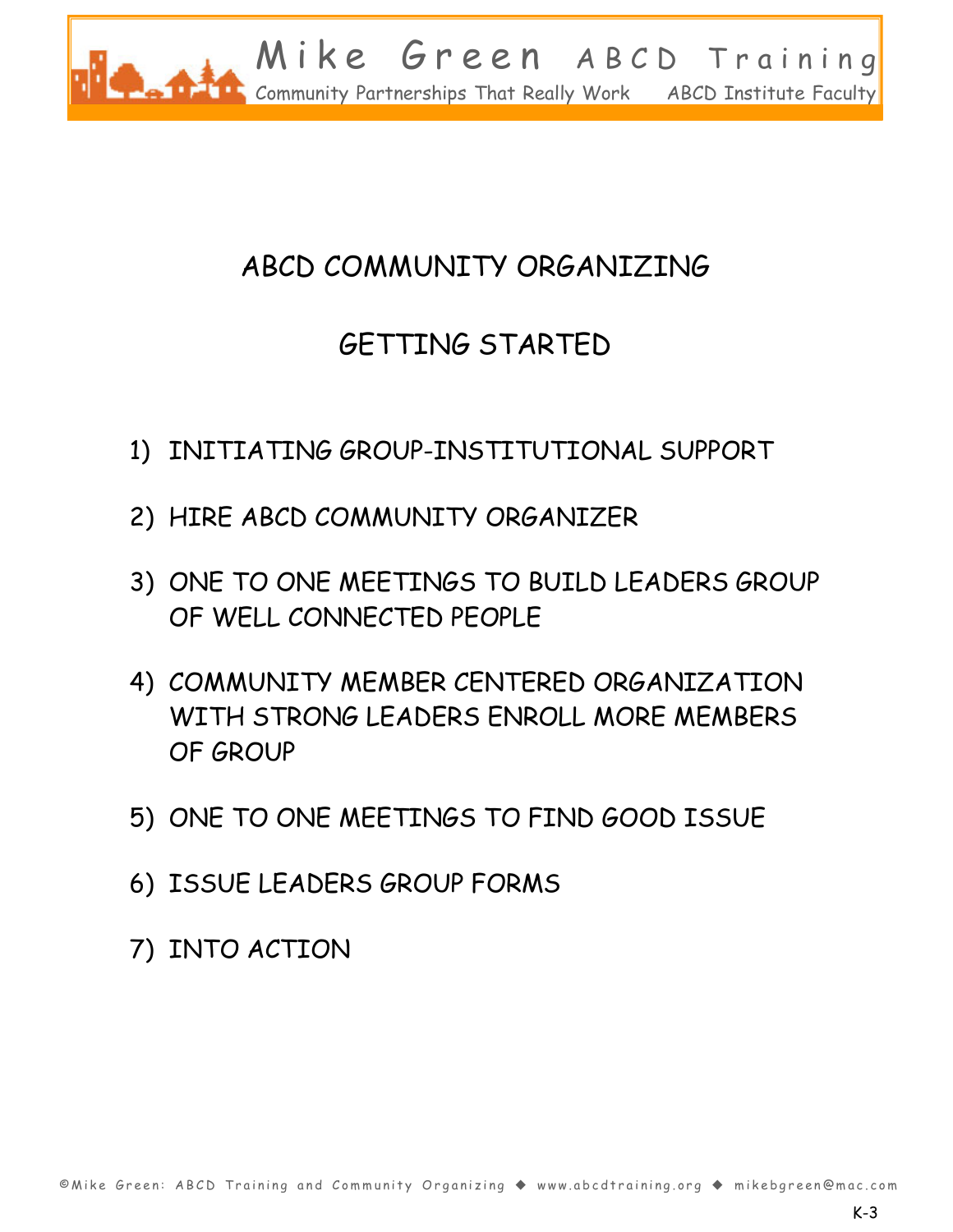

# ABCD COMMUNITY ORGANIZING PROCESS

Characteristics-

Resources--inside and outside the community

Neighborhood based

Residents build power through relationships

Cooperative and Challenging

Residents main producer of outcomes

Broad participation-every member of community has gifts to offer-not just leaders

All of each person-anger, dreams, and gifts

Inclusive-there is no one we don't need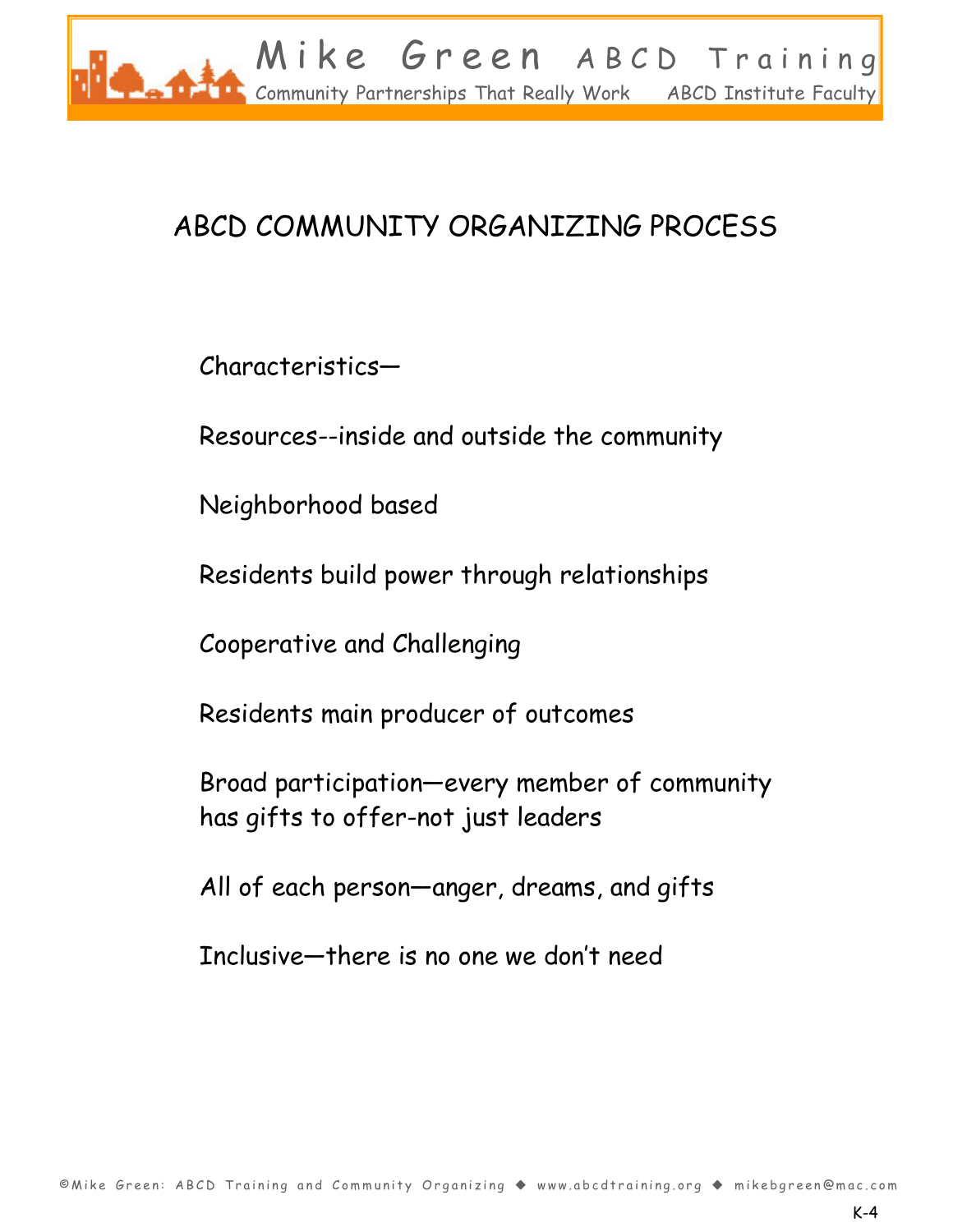

# ABCD INTO ACTION

#### FIND AND MOBILIZE ASSETS OF THE COMMUNITY:

- RESIDENTS
- ASSOCIATIONS AND CONGREGATIONS
- ٨- BUSINESS, NON PROFITS, GOVERNMENT
- ٨- LOCAL ECONOMY
- ٨- PHYSICAL WORLD

#### 1) WHAT DO WE WANT TO DO?

#### 2) WHAT DO WE HAVE TO DO IT WITH?

- $\bullet$  Find assets
- Connect assets

#### 3) HOW DO WE GET THEM TO DO IT?

- Relationships
- $\bullet$  Discover self interest "motivation to act"
- Self interest to common interest

#### 4) HOW ARE WE DOING?

- Evaluation
- Celebration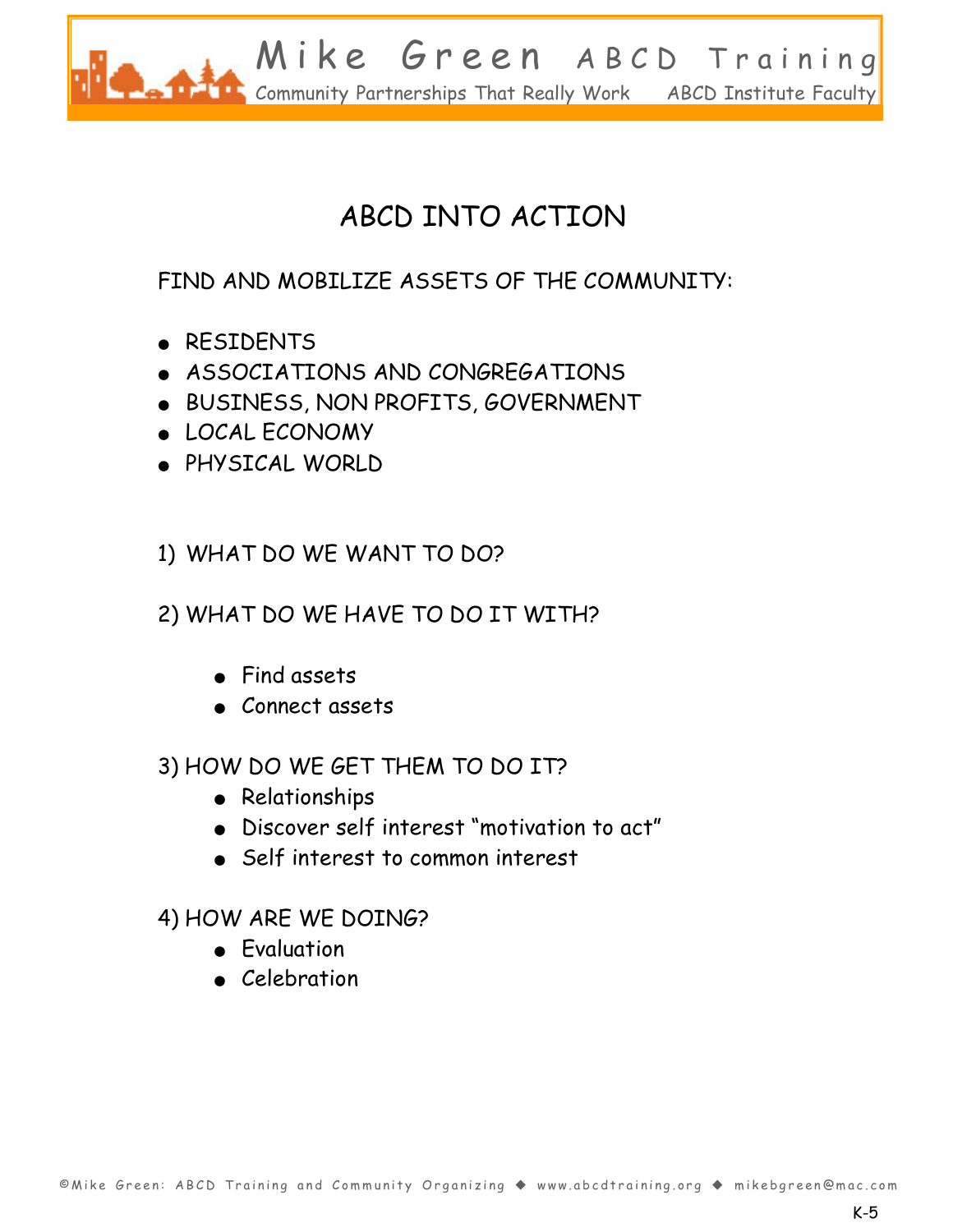

### ABCD COMMUNITY ORGANIZING PROCESS

- 1) GETTING STARTED-1:1 VISITS LISTENING
- 2) FORM ORGANIZING GROUP OF LEADERS (community partnership group)
- 3) BUILD MORE RELATIONSHIPS
- 4) DISCOVER ISSUES
- 5) CHOOSE PRIORITY ISSUE TO WORK ON
- 6) RESEARCH
- 7) ACTION (ABCD and SOCIAL CHANGE) \*WHAT DO WE HAVE TO DO IT WITH? (mapping)
	- \*WHO DO WE KNOW THAT CAN DO IT? (connection)
	- \* HOW DO WE GET THEM TO DO IT? ('motivation to act' connected to right opportunity)
- 8) EVALUATION and CELEBRATE OUR WORK TOGETHER
- 9) 1:1 VISITS AND MORE RELATIONSHIP BUILDING
- 10) CONTINUE TO BUILD POWER AND LEADERSHIP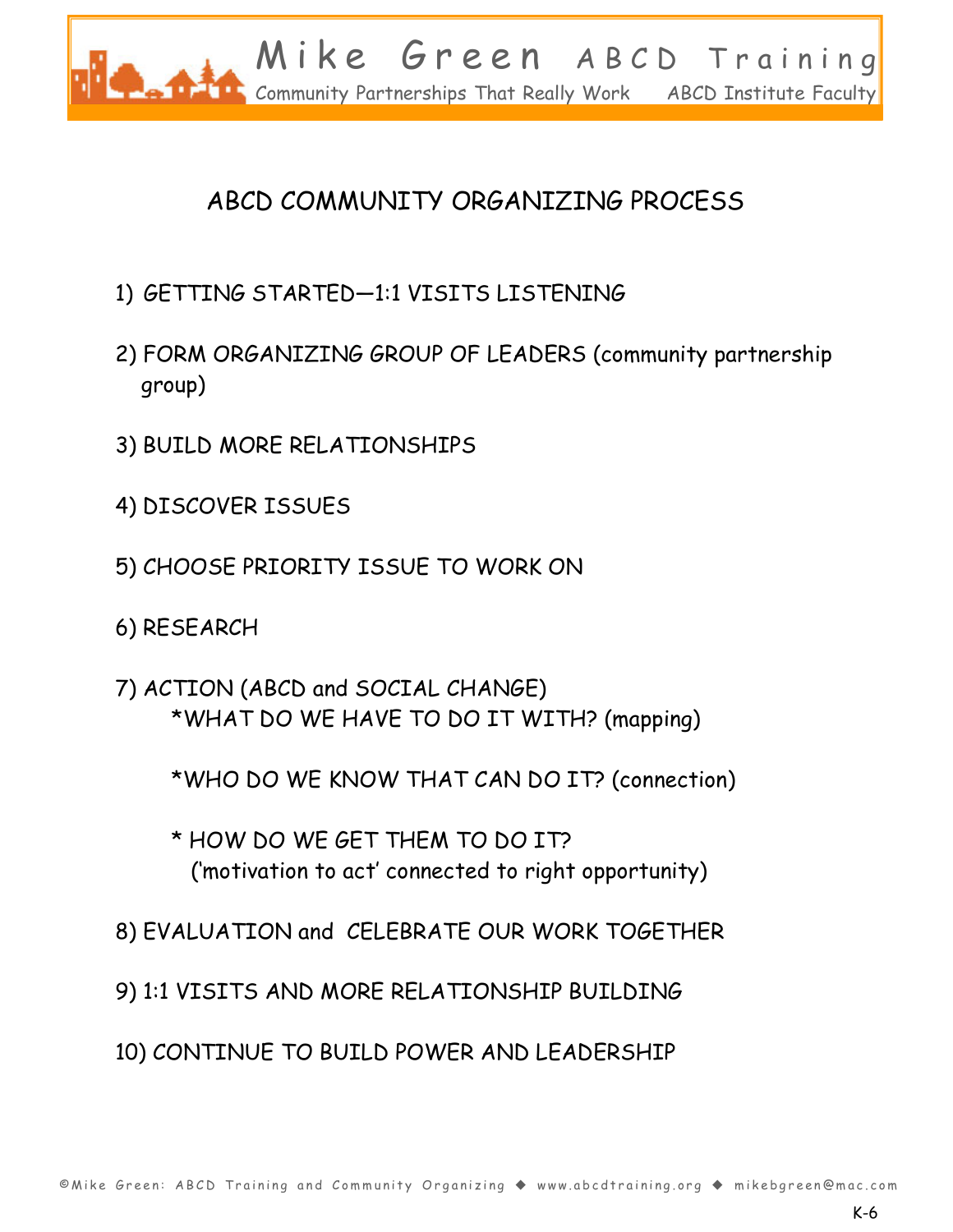

### WHAT IS A GOOD ABCD COMMUNITY ORGANIZER?

- \* RELATIONSHIP BUILDER
- \* GOOD SALES PERSON
- \* "NOT" A LEADER  $-$  Good at getting other people to do it!
- \* TEACHER
- \* CRITICAL THINKER
- $*$  SEES POTENTIAL  $-$  relentlessly "glass half full'
- \* TOUGH MINDED AND DISCIPLINED
- \* CAN BE CHALLENGING AND CAN BE SUPPORTING

ABCD Community Organizers organize community member centered organizations to do ABCD!

Organizers "don't do it" but get others "to do it"- Connectors and Mobilizers!

QUESTIONS TO EVALUATE AN ABCD ORGANIZER:

- 1) Is membership and leadership growing as I work?
- 2) Is our action agenda set by members and leaders not by staff?
- 3) Do we include marginalized people in all our activity as contributors?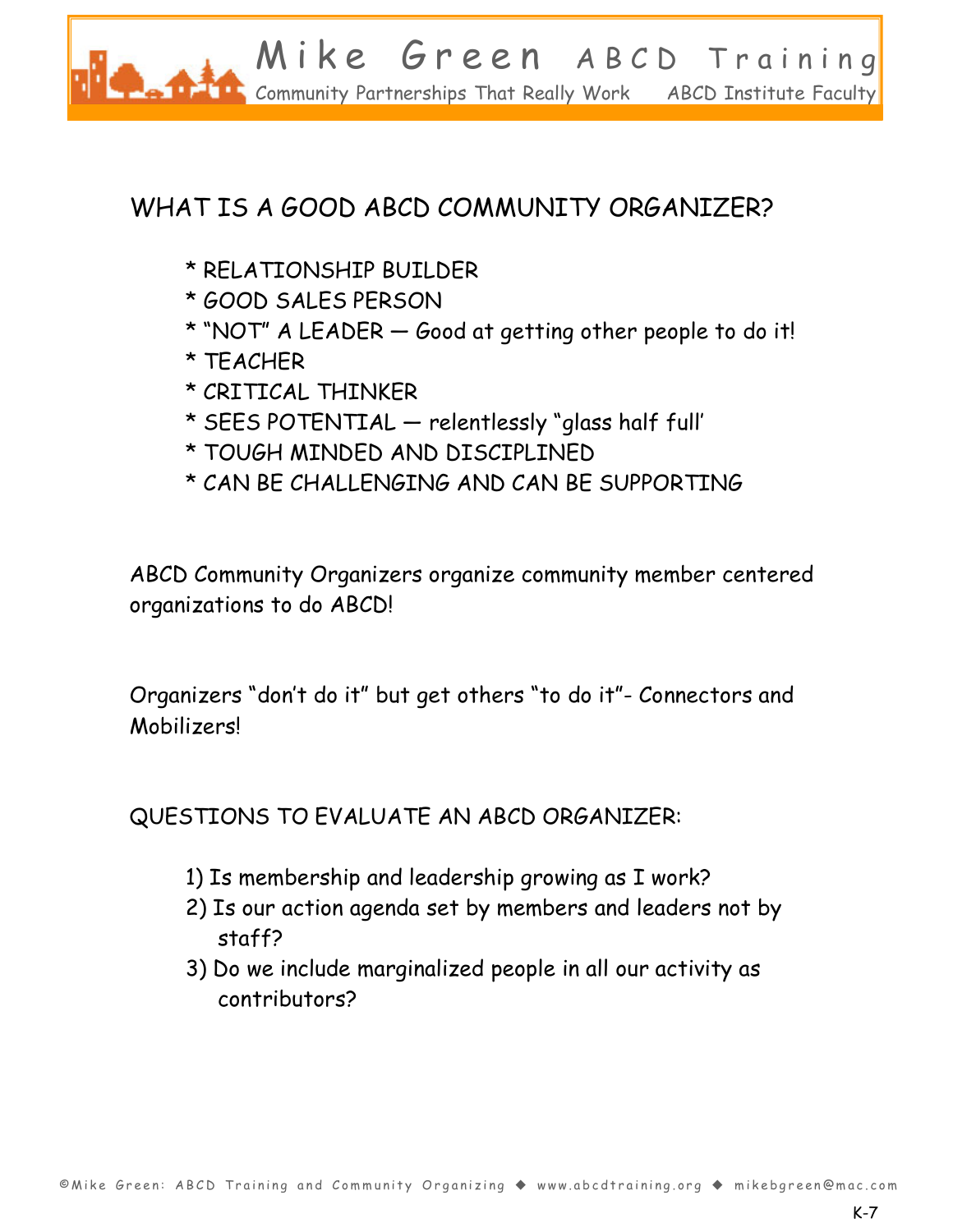

# 1:1 LEARNING CONVERSATIONS

### CREDENTIAL

#### WARM UP TALK

#### MOTIVATION TO ACT

- $\bullet$  Gifts/talents to contribute
- Dreams to realize
- Concerns/needs to address

#### WILL THEY PARTICIPATE?

#### WHO ELSE DO THEY KNOW?

#### $KFY-$

- 1) Is the person motivated enough to act on her/his "self interest"?
- 2) Where do you "plug them in"? Create opportunity
- 3) Distinguish "opinion" vs. "motivation to act"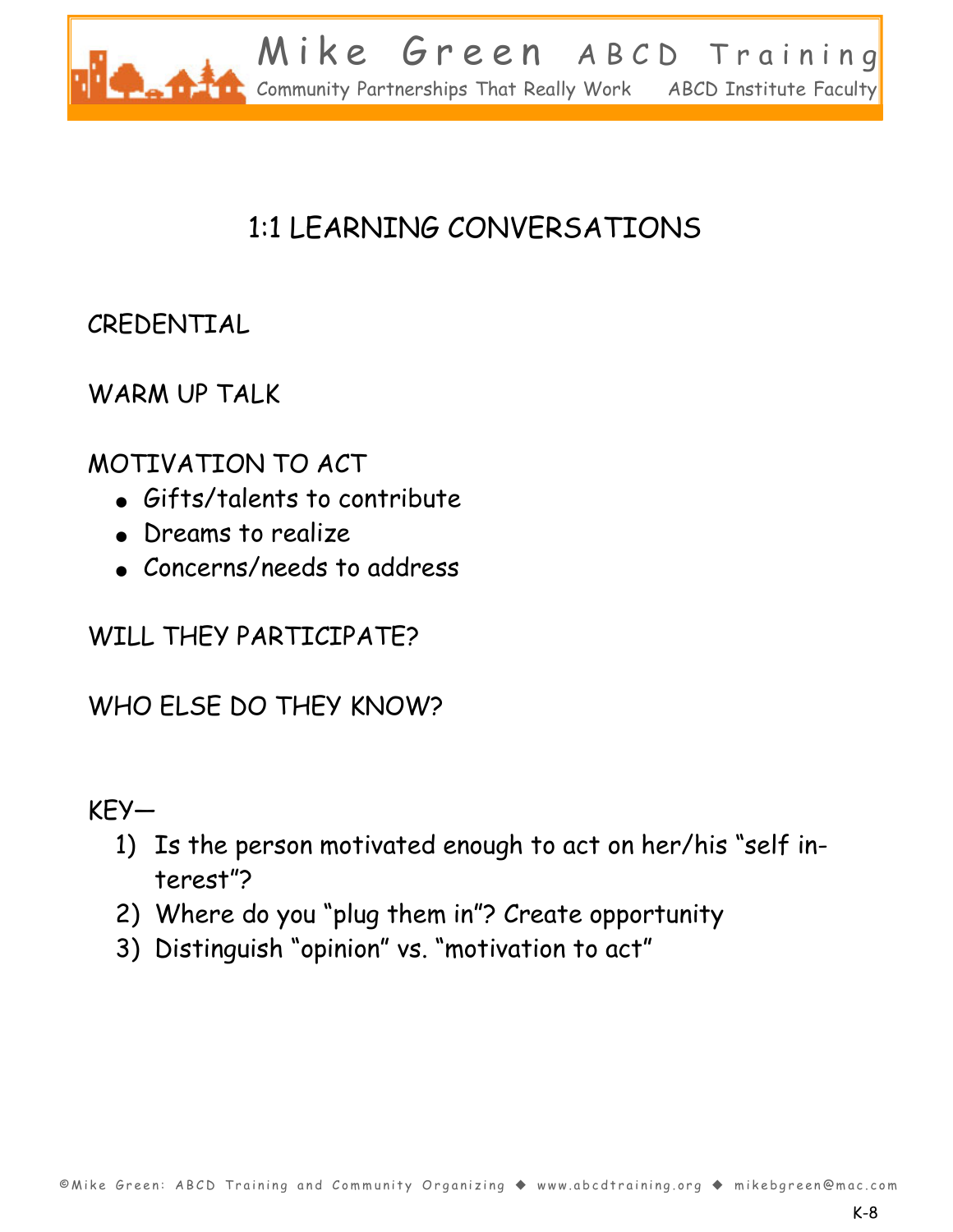

# 1:1 MEETING NOTES--Sample

Name: Date: Address: Phone: Fax, E-mail: Occupation: Interviewer: Who suggested this contact:

1.) Gifts, capacities, skills to contribute?

2.) Issues and concerns to work on?

3.) What about public safety-do you have concerns? and what should we do that you would work on?

4.) Strong relationships with others ( individuals, associations, or institutions)

5.) Possible roles in organization (board, issues, other)

6.) Contacts for us to see? (name and phone)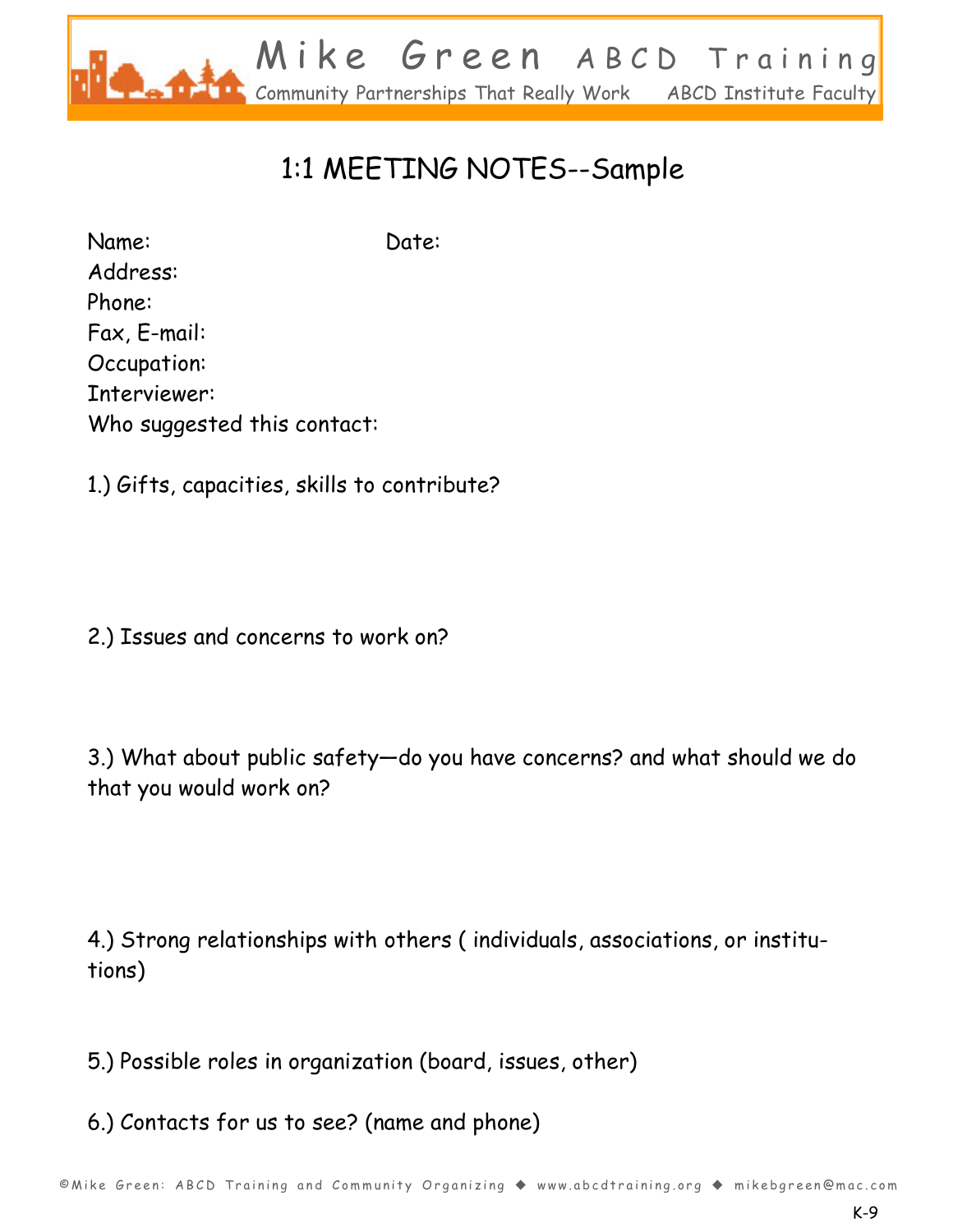

# TEACHING-1:1 CONVERSATIONS

- 1) Welcome
- 2) Goal of meeting: learn skills to build new relationships for your organization and for ABCD organizing work.
- 3) Describe purpose of 1:1 conversation: find and mobilize "motivation to act".
- 4) Listening pairs
- 5) Discuss what is good listening
- 6) Demonstrate 1:1 conversation
- 7) Practice 1:1 conversations in pairs
- 8) Discuss conversations
- 9) Make list of 1:1 conversations for each person to do (who, what, by when)

\* Meet again in 2-3 weeks to discuss completed 1:1 conversations: What did you hear about possible new leaders and members, about issues, and further prospects.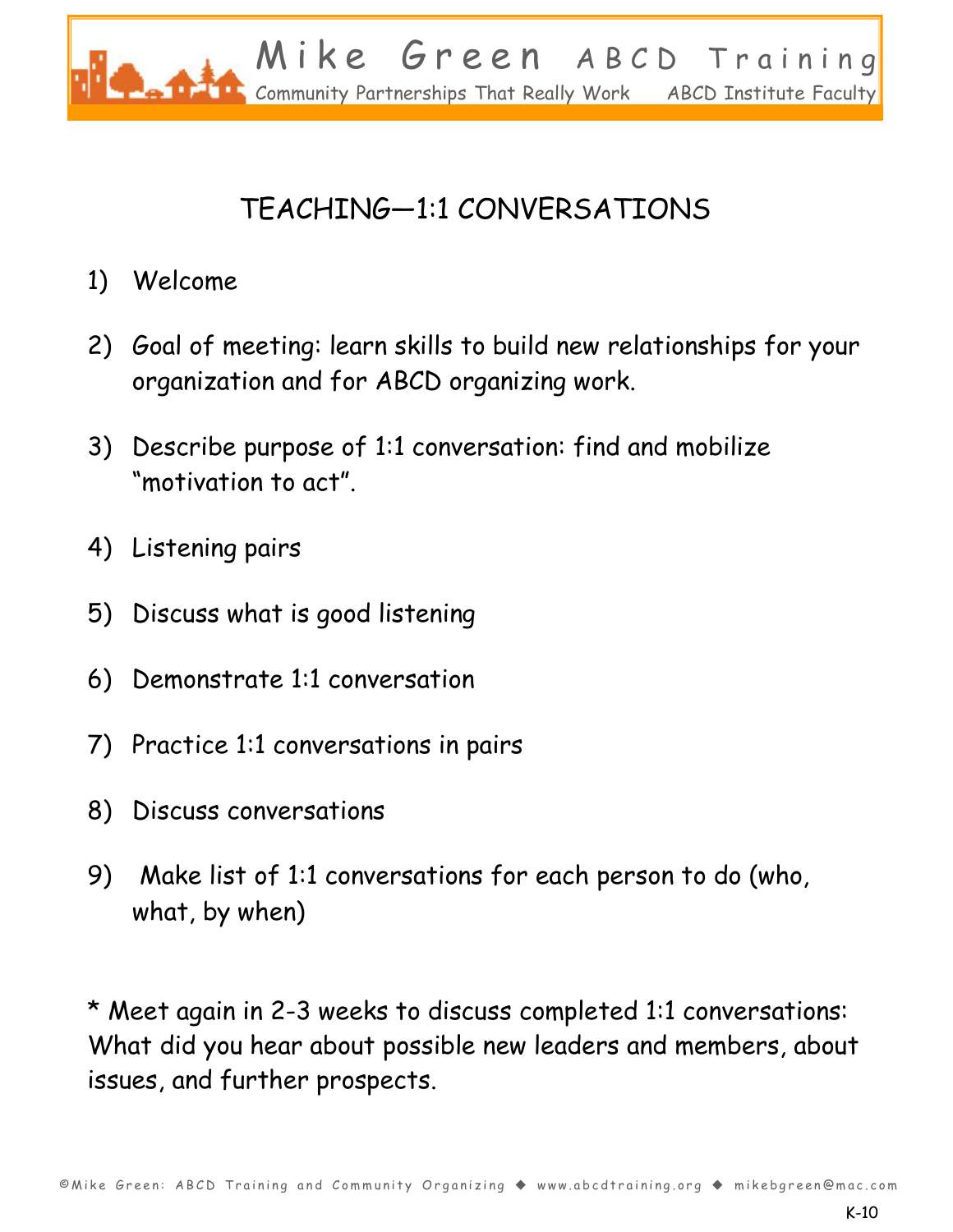

### DECISIONS ALONG THE ROAD-FORMING A COMMUNITY MEMBER CENTERED ORGANIZATION

- 1) Who are we?
- \* Whoever comes to a meeting
- \* Individuals
- \* Associations
- \* Individuals and associations
- \* Individuals, associations, institutions
- 2) Who are the decision makers?
- \* Everyone
- \* Some- Individuals, associations, both, a mix (individuals, associations, and institutions)
- 3) How to decide?
- \* Majority
- \* Consensus
- \* Other
- 4) Members' participation ?
- \* Organization maintenance
- \* Policy decisions of organization
- \* Practice- do something about issues
- 5) Meetings?
- \* Annual
- \* Monthly
- \* Weekly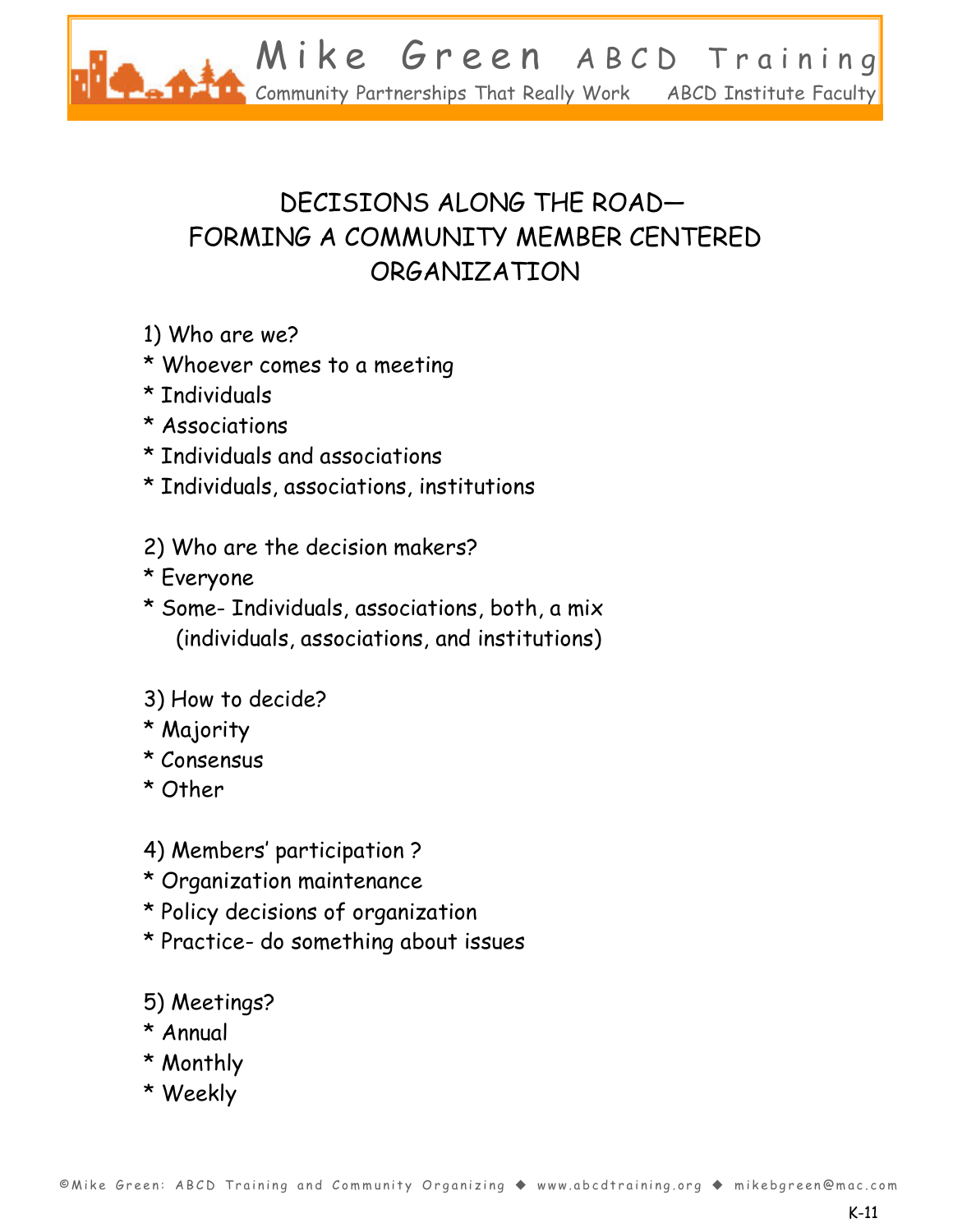

# WHAT IS A GOOD ORGANIZING ISSUE?

- 1) CONCRETE- You know when you succeed.
- 2) WINNABLE- We believe we can succeed.
- 3) IMMEDIATE- We know from 1:1 conversations that people will act on this.
- 4) BUILDS OUR ORGANIZATION- Brings us together and adds new people.
- 5) HAS TWO TRACKS-Inside the community and outside the community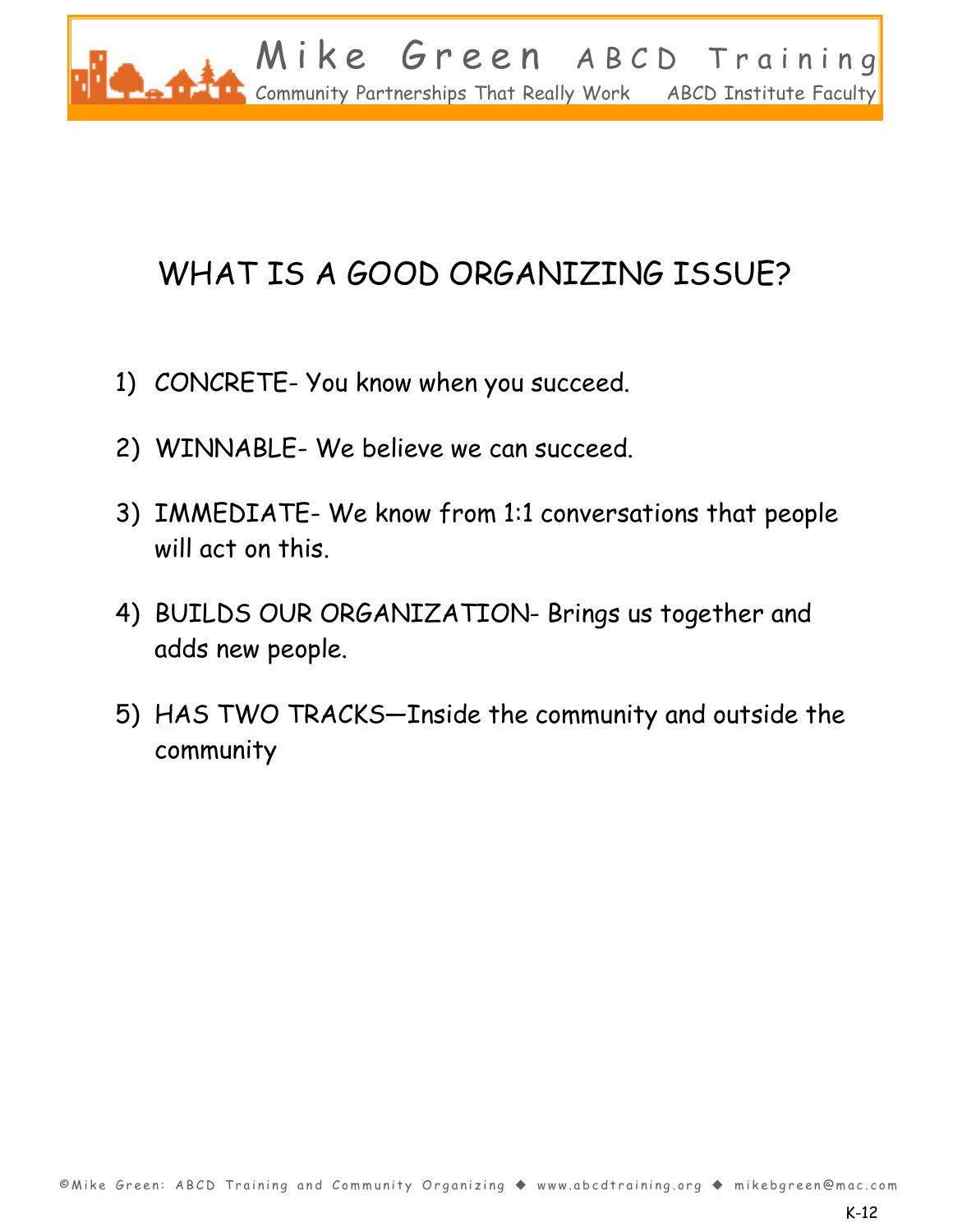

# ISSUE CAMPAIGN GROUP: INTO ACTION

DECIDE ISSUE- Community Member Centered Organization (CMCO) Leaders group decides issue campaign theme based on 1:1 conversations.

RECRUIT MEMBERS- Invite campaign group members who have a following and want to work on issue.

ACTION RESEARCH-What is the situation? What are possible solutions?

GOAL (S)- What is the best answer?

PLAN OF ACTION- What do we do? Action steps?

RESOURCES-What do we have to do it with? (inside the neighborhood and outside the neighborhood)

EVALUATION- How are we doing? Revise goals and action steps.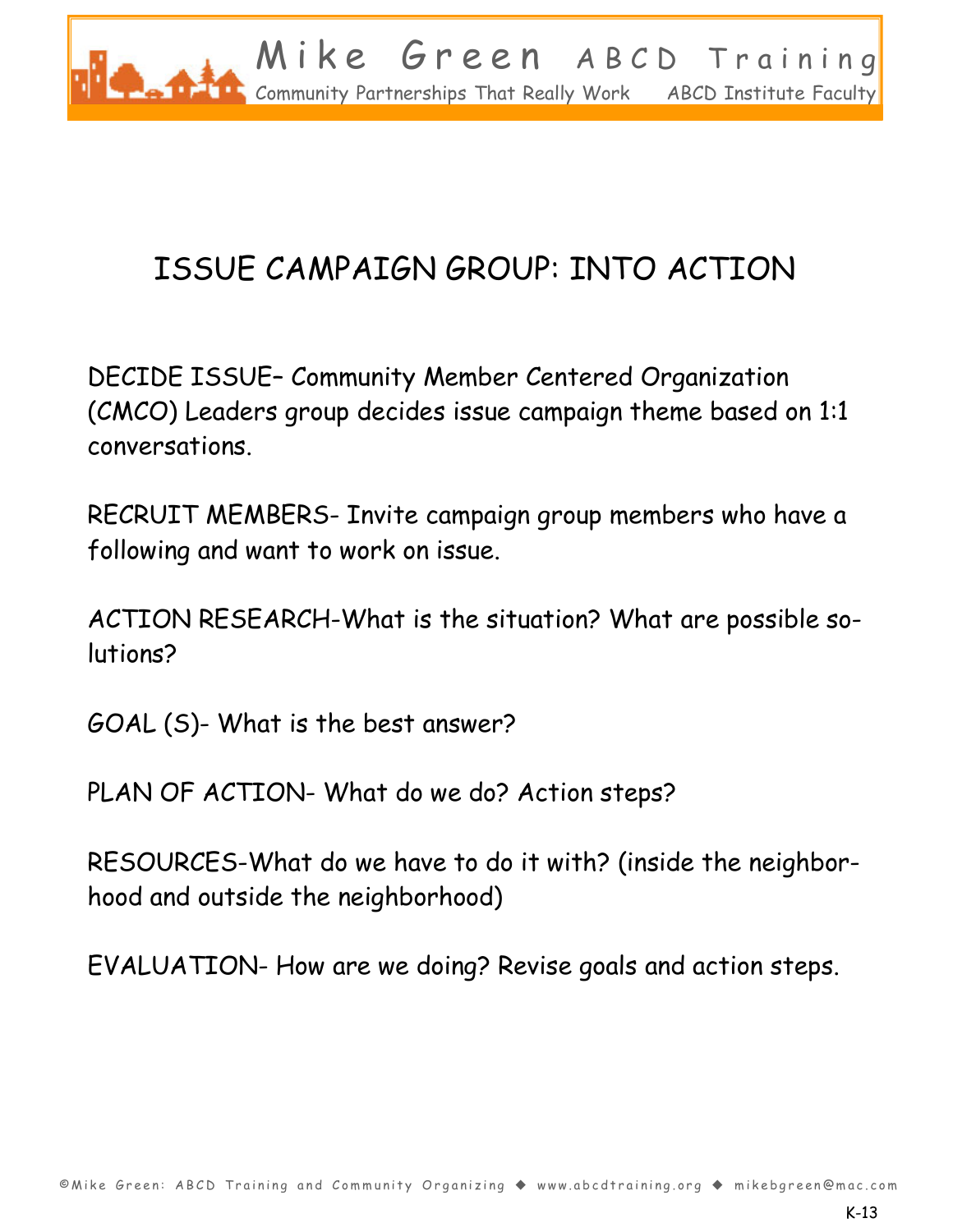

# ABCD ISSUE CAMPAIGN PLANNING MEETING

Leaders lead meeting not organizer Organizers organize the meeting

- 1) Statement of purpose for meeting
- 2) Introductions
- 3) Reports-research and progress
- 4) Decisions to make (1-3 decisions)
- 5) Next steps (list--who, what, by when)
- 6) Summary of the meeting
- 7) Evaluation of meeting (what worked, what did not work, and what did we learn)

Other possible agenda items: reflection, training, and celebration.

REMEMBER: Sign-in sheet, written agenda with time for each item; start on time; end on time; never a meeting longer than 1.5 hours; mail out next steps list.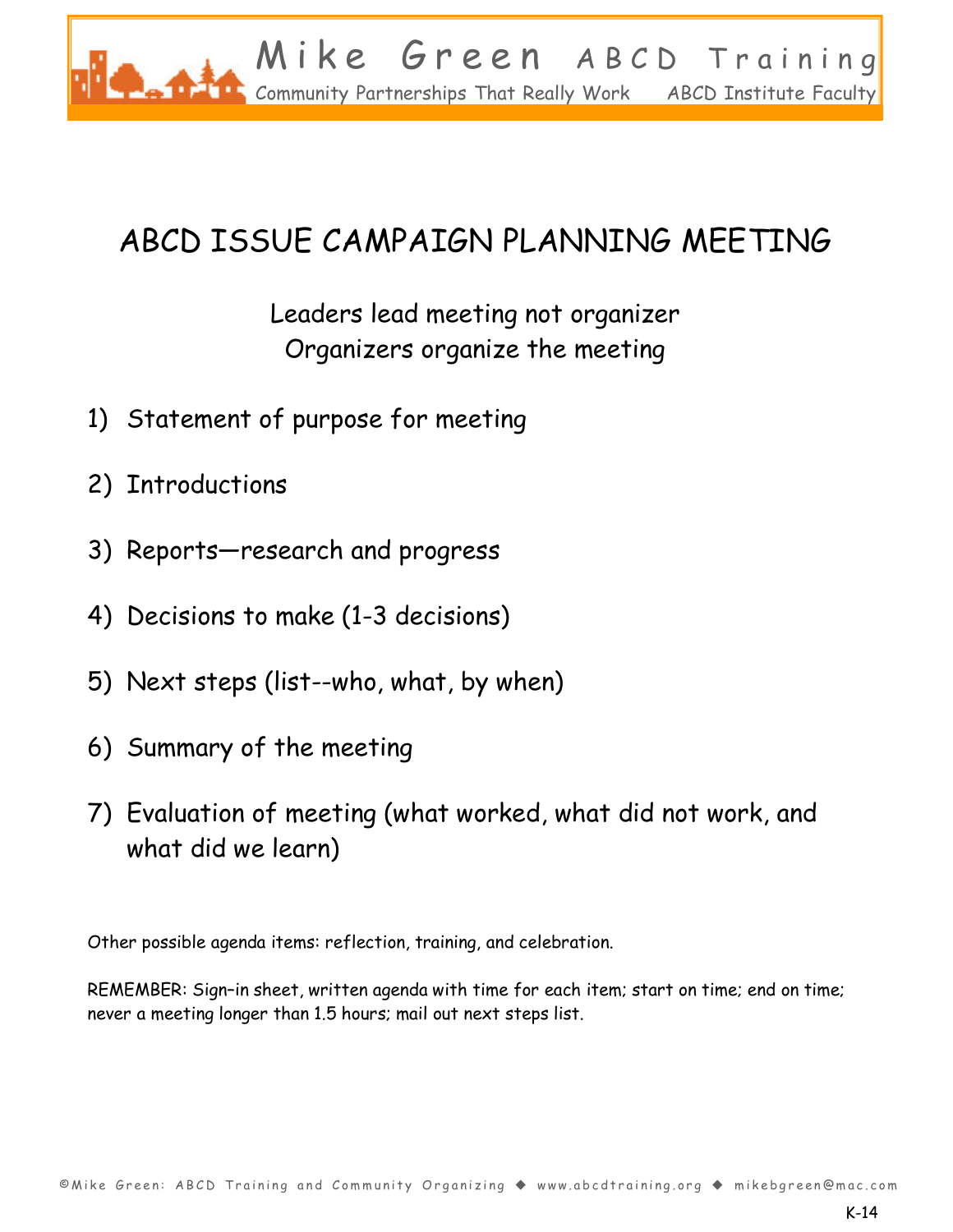

# FOUR QUESTIONS TO STAY COMMUNITY MEM-BER CENTERED?

- 1) Do community members own the organization?
- 2) Do community members make the decisions?
- 3) Is participation growing?
- 4) Do community members primarily do the work?

# EVALUATION

### HOW IS YOUR GROUP DOING?

- 1) What is working?
- 2) What might work better?
- 3) What are you learning?

### IS YOUR GROUP GETTING STRONGER?

- 4) Are community connections growing?
- 5) Is group participation growing?
- 6) Are local residents and associations getting more productive?
- 7) Are issues being successfully addressed?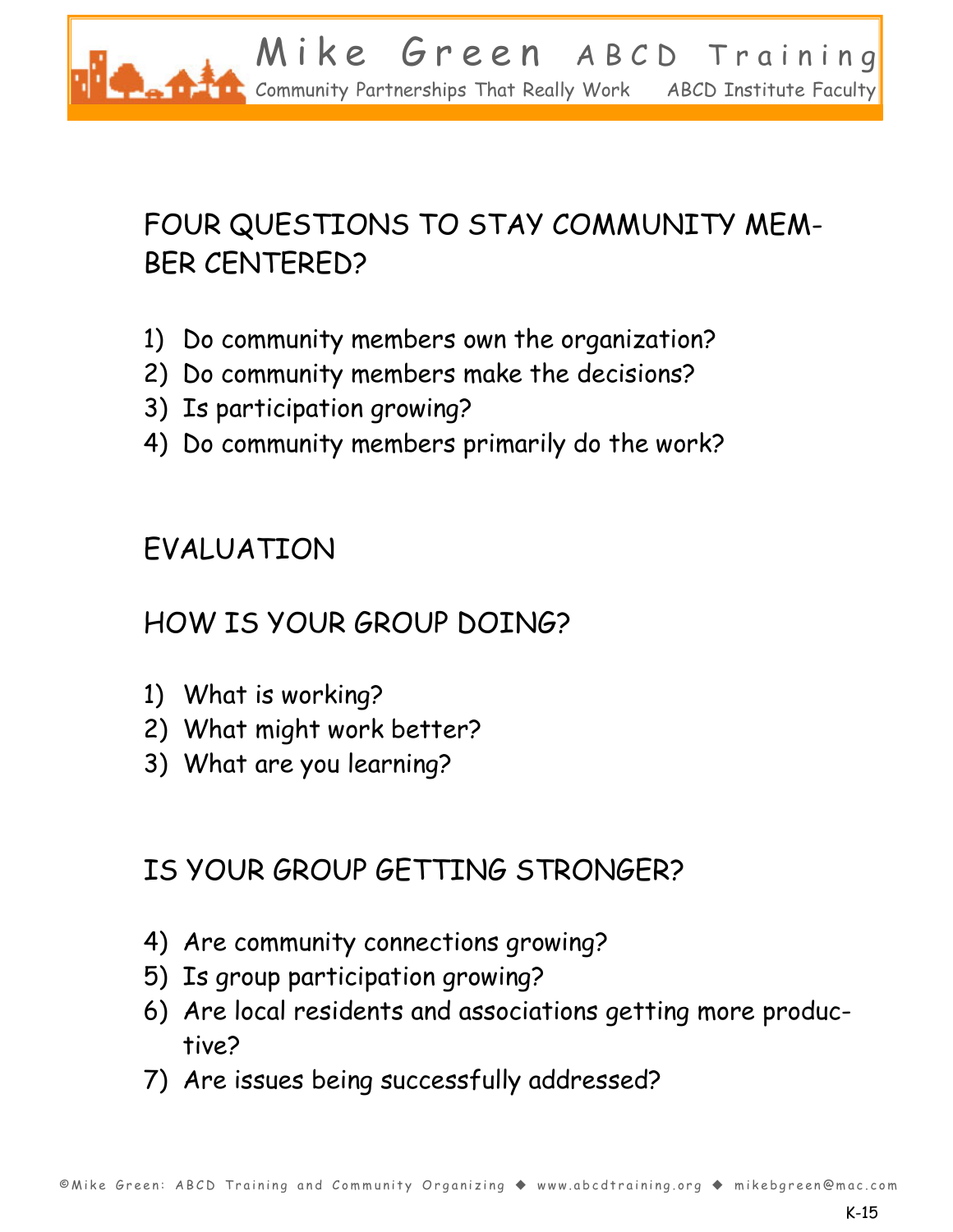

### TWELVE GUIDING PRINCIPLES FOR COMMUNITY ENGAGEMENT **ABCD IN ACTION**

Most communities address social and economic problems with only a small amount of their total capacity. Much community capacity is not used and is needed! This is the challenge and opportunity of community engagement. Everyone in a community has something to offer. There is no one we don't need.

**1) EVERYONE HAS GIFTS.** With rare exception people can contribute and want to contribute. Gifts must be discovered. Gift giving opportunities must be offered. Strong communities know they need everyone. There is unrecognized capacity and assets in every community. Find it. -

**2) RELATIONSHIPS BUILD A COMMUNITY.** See them, make them, and utilize them. An intentional effort to build and nourish relationships is the core of ABCD and of all community building.

**3) COMMUNITY MEMBERS AT THE CENTER** can engage the wider community. People in leadership in everyday life (associations, congregations, neighborhoods, and local business) must be at the center of community initiatives rather than just helping agency leaders. It is essential to engage the wider community as actors (community members) not just as recipients of services (clients).

**4) LEADERS INVOLVE OTHERS AS ACTIVE MEMBERS OF THE COMMUNITY.**-Leaders from the wider community of voluntary associations, congregations, neighborhoods, local business, can engage others from their sector. Community building leaders always need to have a constituency of people to involve. This "following" is based on trust, influence, and relationship. Strong community leaders invite a growing circle of people to act.-

**5) PEOPLE CARE ABOUT SOMETHING.** Agencies and neighborhood groups often complain about apathy. Apathy is a sign of bad listening. People in communities are motivated to act. The challenge is to discover their motivation to act.

**6) MOTIVATION TO ACT** must be identified. People who are not paid as staff will only act when it is very important. People will act on certain themes strongly felt; concerns to address, dreams to realize, and personal talents to contribute. Every community is filled with invisible